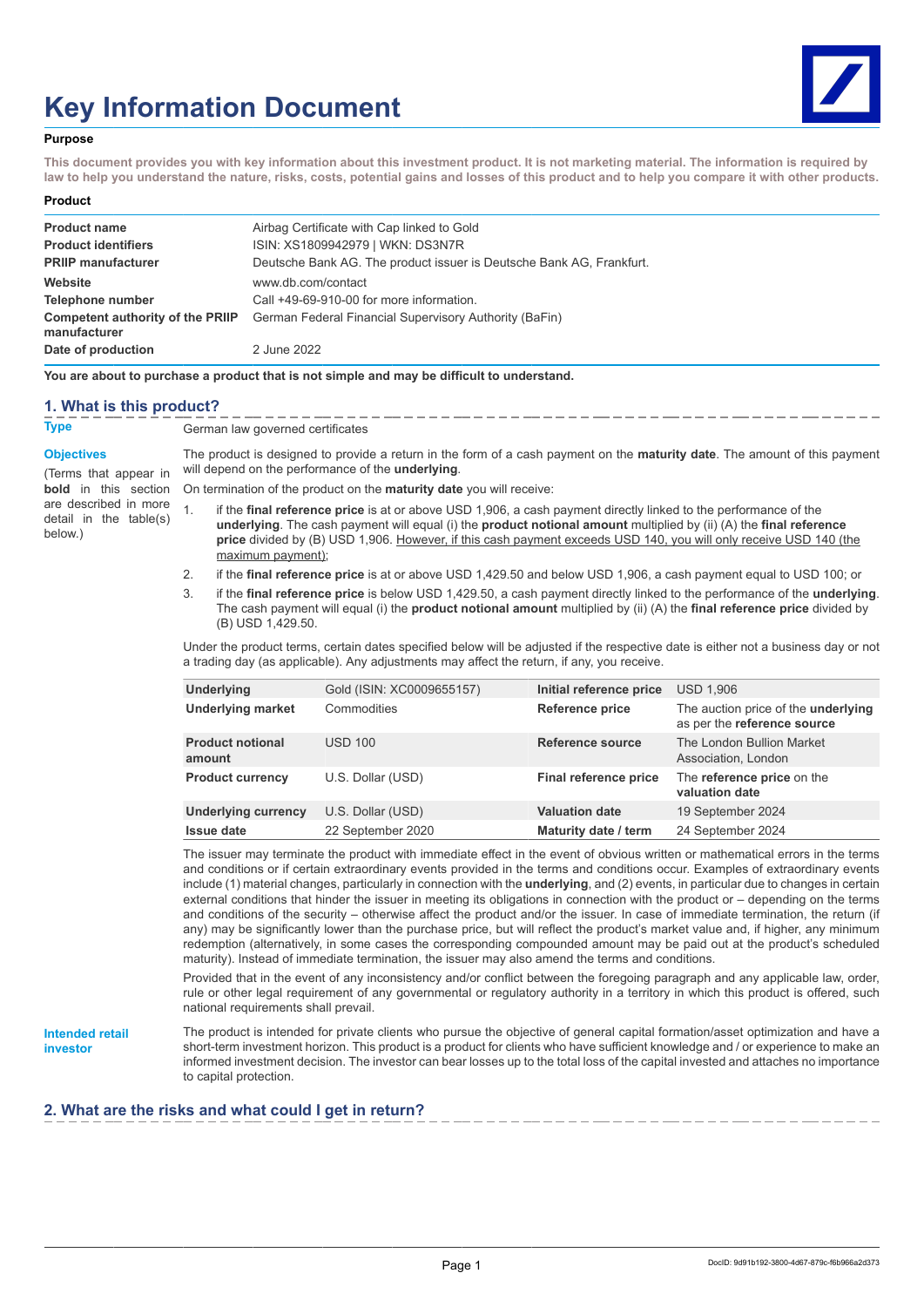

## **Lower risk Higher risk**

**The risk indicator assumes you keep the product for 2 years and 3 months. The actual risk can vary significantly if you cash in at an early stage and you may get back less. You may not be able to sell your product easily or may have to sell at a price that significantly impacts on how much you get back.**

The summary risk indicator is a guide to the level of risk of this product compared to other products. It shows how likely it is that the product will lose money because of movements in the markets or because we are not able to pay you.

We have classified this product as 2 out of 7, which is a low risk class. This rates the potential losses from future performance at a low level, and poor market conditions are very unlikely to impact our capacity to pay you.

**To the extent the currency of the country in which you purchase this product differs from the product currency, please be aware of currency risk. You will receive payments in a different currency so the final return you will get depends on the exchange rate between the two currencies. This risk is not considered in the indicator shown above.**

This product does not include any protection from future market performance so you could lose some or all of your investment. If we are not able to pay you what is owed, you could lose your entire investment.

#### **Market developments in the future cannot be accurately predicted. The scenarios shown are only an indication of some of the possible outcomes based on recent returns. Actual returns could be lower.**

*Investment: USD 10,000 Scenarios 1 year 2 years and 3 months (Recommended holding period)* **Stress scenario What you might get back after costs** USD 7,796.60 USD 8,215.54 Average return each year -22.03% -8.14% **Unfavourable scenario What you might get back after costs** USD 9,777.32 USD 10,316.72 Average return each year -2.23% 1.36% **Moderate scenario What you might get back after costs** USD 10,471.68 USD 10,316.72 Average return each year 1.36% **Favourable scenario What you might get back after costs** USD 11,764.22 USD 13,256.22 Average return each year 17.64% 12.96%

This table shows the money you could get back over the next 2 years and 3 months under different scenarios, assuming that you invest USD 10,000.

The scenarios shown illustrate how your investment could perform. You can compare them with the scenarios of other products. The scenarios presented are an estimate of future performance based on evidence from the past on how the value of this investment varies, and are not an exact indicator. What you get will vary depending on how the market performs and how long you keep the product. The stress scenario shows what you might get back in extreme market circumstances, and it does not take into account the situation where we are not able to pay you.

This product cannot be easily cashed in. This means it is difficult to estimate how much you would get back if you cash in before maturity. You will either be unable to cash in early or you will have to pay high costs or make a large loss if you do so.

The figures shown include all the costs of the product itself, but may not include all the costs that you pay to your advisor or distributor. The figures do not take into account your personal tax situation, which may also affect how much you get back.

## **3. What happens if Deutsche Bank AG, Frankfurt is unable to pay out?**

You are exposed to the risk that the issuer might be unable to fulfil its obligations in respect of the product – e.g. in the event of insolvency (inability to pay / over-indebtedness) or an administrative order of resolution measures. In case of a crisis of the issuer such an order can also be issued by a resolution authority in the run-up of an insolvency proceeding. In doing so, the resolution authority has extensive intervention powers. Among other things, it can reduce rights of the investors to zero, terminate the product or convert it into shares of the issuer and suspend rights of the investors. With regard to the basic ranking of the issuer's obligations in the event of action by the resolution authority, please see www.bafin.de and search for the keyword "Haftungskaskade". A total loss of your capital invested is possible. The product is a debt instrument and as such is not covered by any deposit protection scheme.

## **4. What are the costs?**

The Reduction in Yield (RIY) shows what impact the total costs you pay will have on the investment return you might get. The total costs take into account one-off, ongoing and incidental costs.

The amounts shown here are the cumulative costs of the product itself, for two different holding periods. They include potential early exit penalties. The figures assume you invest USD 10,000. The figures are estimates and may change in the future.

## **Costs over time** *Investment: USD 10,000 Scenarios If you cash in after 1 year If you cash in at the end of the recommended holding period*

**Performance**

**scenarios**